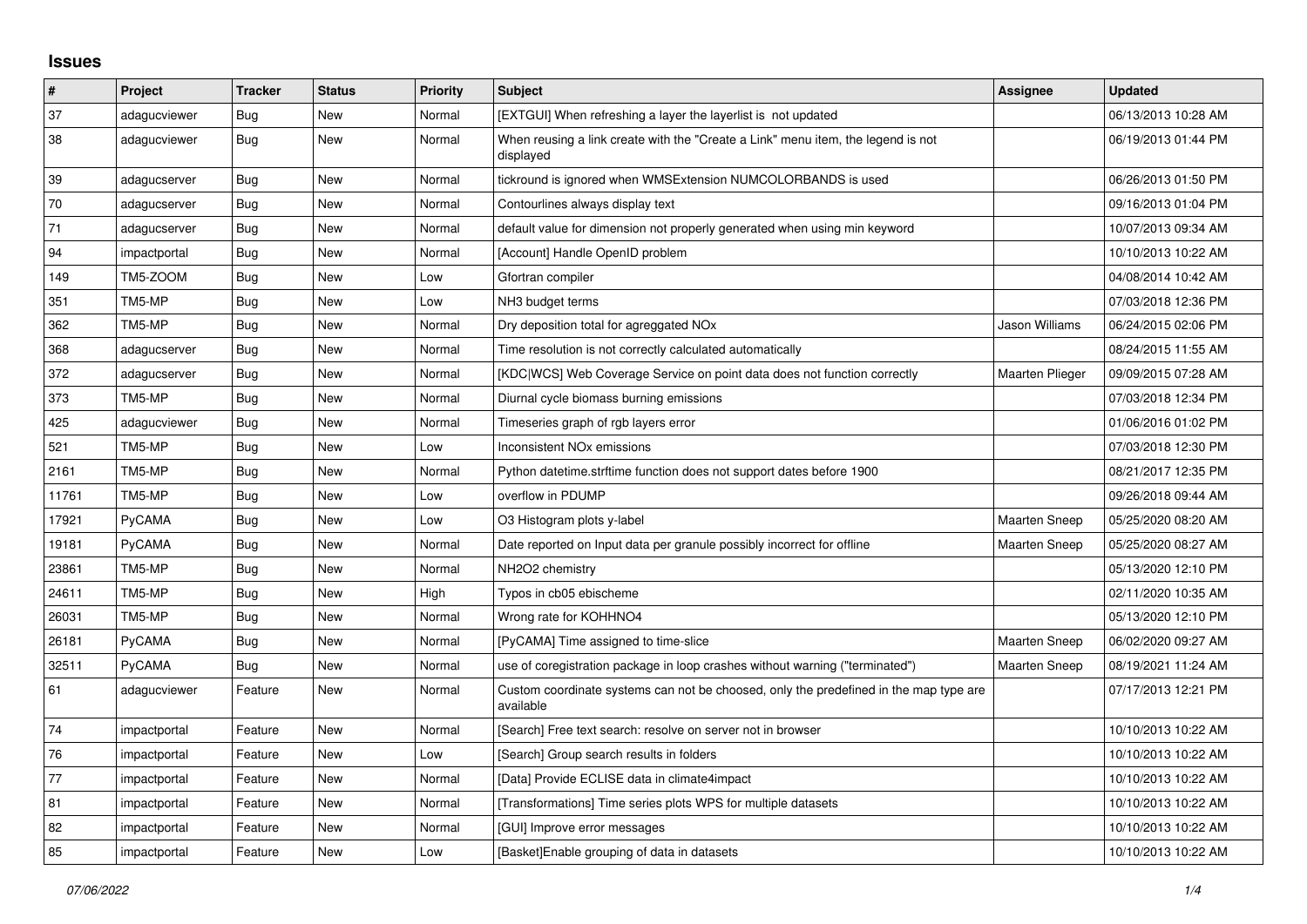| $\sharp$     | Project      | <b>Tracker</b> | <b>Status</b> | <b>Priority</b> | <b>Subject</b>                                                                         | <b>Assignee</b>      | <b>Updated</b>      |
|--------------|--------------|----------------|---------------|-----------------|----------------------------------------------------------------------------------------|----------------------|---------------------|
| 86           | impactportal | Feature        | New           | Normal          | [Account] Keep history of what has been processed                                      |                      | 10/10/2013 10:22 AM |
| 87           | impactportal | Feature        | <b>New</b>    | Normal          | [Map & Plot] Enable to select multiple data from basket for plotting and mapping       |                      | 10/10/2013 10:22 AM |
| 89           | impactportal | Feature        | New           | Normal          | [Map&Plot]Generic data selection widget                                                |                      | 10/10/2013 10:22 AM |
| $ 90\rangle$ | impactportal | Feature        | New           | Normal          | [Use cases] Precoocked data selection widget with use case data                        |                      | 10/10/2013 10:22 AM |
| 91           | impactportal | Feature        | <b>New</b>    | Normal          | [Basket] Move Basket in menu bar                                                       |                      | 10/10/2013 10:22 AM |
| 338          | TM5-MP       | Feature        | New           | Low             | Modifying and extending input data for refractive indices                              | Twan van Noije       | 07/03/2018 12:53 PM |
| 350          | impactportal | Feature        | <b>New</b>    | Normal          | Add a link to go to the basket at the bottom of the data discovery page                |                      | 03/19/2015 10:59 AM |
| 367          | TM5-MP       | Feature        | New           | Low             | Heterogeneous reaction rates for bulk aerosol version                                  | Jason Williams       | 07/03/2018 12:36 PM |
| 440          | TM5-MP       | Feature        | New           | Low             | Assumption in calculation of friction velocity over land                               |                      | 07/03/2018 12:51 PM |
| 1012         | dummy        | Feature        | New           | Normal          | test gantt main project                                                                |                      | 12/20/2016 09:09 AM |
| 1013         | subproject 1 | Feature        | New           | Normal          | test subproject task gantt                                                             |                      | 12/20/2016 09:10 AM |
| 8611         | TurboWin     | Feature        | New           | Normal          | displaying latest obs                                                                  |                      | 12/19/2017 09:36 AM |
| 8621         | TurboWin     | Feature        | New           | Normal          | WOW upload                                                                             |                      | 12/19/2017 09:42 AM |
| 8641         | TurboWin     | Feature        | New           | Normal          | plot position offline                                                                  |                      | 12/19/2017 09:44 AM |
| 8651         | TurboWin     | Feature        | New           | Normal          | update to WMO cloud atlas                                                              |                      | 12/19/2017 09:46 AM |
| 8661         | TurboWin     | Feature        | New           | Normal          | instruction videos                                                                     |                      | 12/19/2017 09:49 AM |
| 8671         | TurboWin     | Feature        | New           | Normal          | option to insert Relative Humidity                                                     |                      | 12/19/2017 09:59 AM |
| 8681         | TurboWin     | Feature        | New           | Normal          | SOG and COG computing                                                                  |                      | 12/19/2017 10:03 AM |
| 9311         | PyCAMA       | Feature        | New           | Normal          | Processing status & lineage as table                                                   | Maarten Sneep        | 05/25/2020 08:48 AM |
| 12101        | TM5-MP       | Feature        | <b>New</b>    | Low             | Updating Corner halo grid boxes                                                        |                      | 10/10/2018 03:39 PM |
| 26171        | PyCAMA       | Feature        | New           | Normal          | [PyCAMA] Skip L3 data in concatenation tool                                            | <b>Maarten Sneep</b> | 06/02/2020 09:25 AM |
| 13811        | PyCAMA       | Support        | New           | Normal          | PyCAMA L2QC Reporting Bugs                                                             | <b>Maarten Sneep</b> | 04/28/2020 11:43 AM |
| 26231        | PyCAMA       | Support        | New           | Normal          | [PyCAMA] Verify configuration of PyCAMA for daily extractions                          | Jacques Claas        | 12/01/2020 05:30 PM |
| 27841        | PyCAMA       | Support        | New           | Normal          | [PyCAMA] update filters for HCHO (possibly others) to exclude data with QA value < 0.5 | <b>Maarten Sneep</b> | 10/20/2020 11:43 AM |
| 28421        | PyCAMA       | Support        | New           | Normal          | Prepare for version 2 quality control monitoring.                                      | Jacques Claas        | 12/01/2020 05:39 PM |
| 30011        | PyCAMA       | Support        | New           | Normal          | [PyCAMA] Prepare release of 1.0                                                        | <b>Maarten Sneep</b> | 12/01/2021 10:49 AM |
| 439          | TM5-MP       | Task           | New           | Low             | Treatment of ice clouds in photolysis                                                  |                      | 07/03/2018 12:35 PM |
| 501          | WOW-NL       | Task           | New           | Normal          | HTTP 301 redirection                                                                   | Martin Stam          | 03/22/2016 09:07 AM |
| 8631         | TurboWin     | Task           | New           | Normal          | Help files update                                                                      |                      | 12/19/2017 09:43 AM |
| 10281        | TM5-MP       | Task           | New           | Low             | Dry deposition of gas-phase H2SO4 and DMS                                              |                      | 07/03/2018 12:51 PM |
| 320          | TM5-MP       | <b>Bug</b>     | In Progress   | Low             | <b>Budget inconsistencies</b>                                                          | Philippe Le Sager    | 01/28/2016 01:00 PM |
| 549          | TM5-MP       | <b>Bug</b>     | In Progress   | High            | Restarbility broken                                                                    | Philippe Le Sager    | 03/17/2017 11:40 AM |
| 595          | TM5-MP       | Bug            | In Progress   | Normal          | Generation of qsub job file seems broken                                               |                      | 07/03/2018 12:39 PM |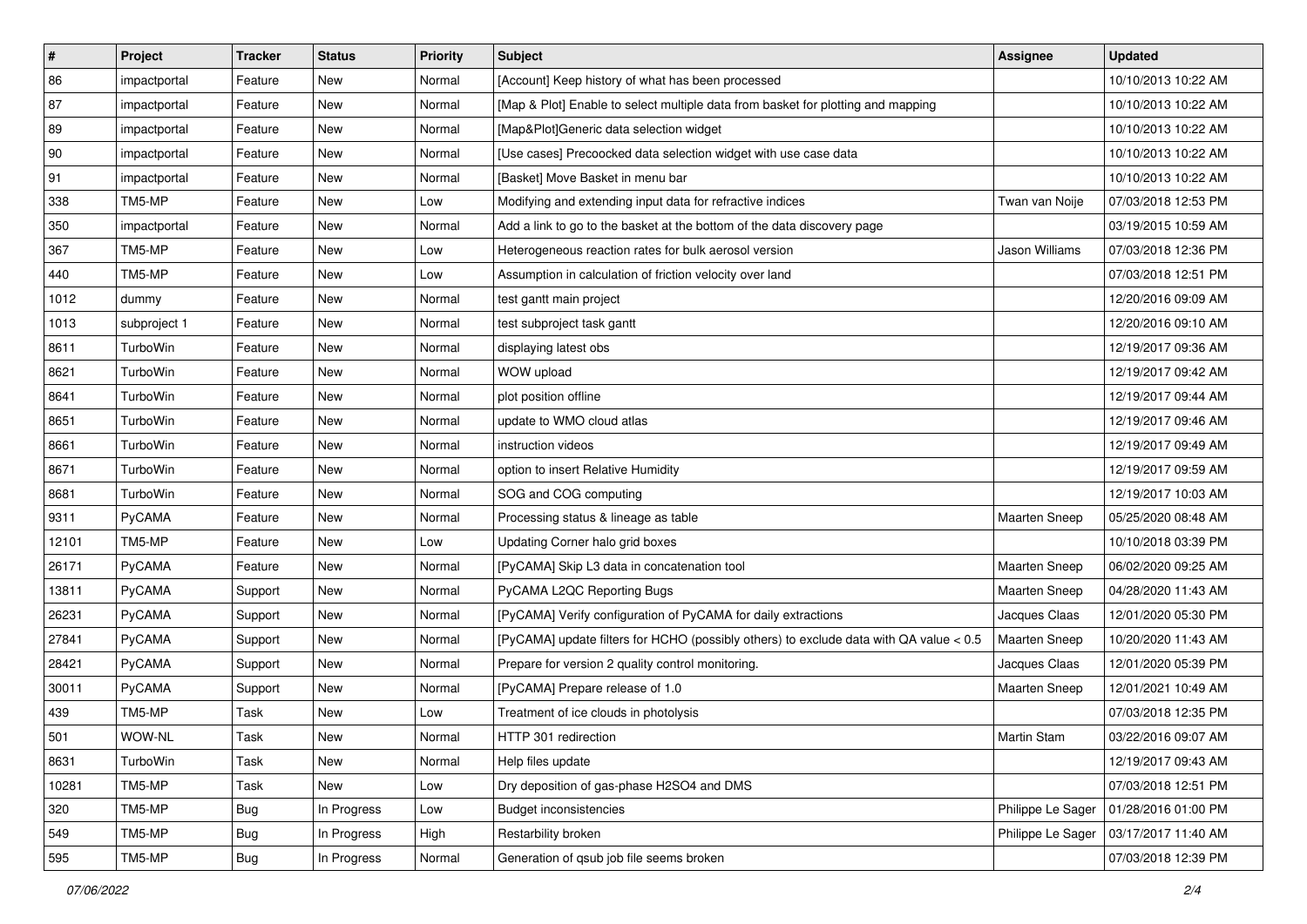| $\vert$ # | Project      | <b>Tracker</b> | <b>Status</b> | <b>Priority</b> | Subject                                                                                                   | <b>Assignee</b>        | <b>Updated</b>      |
|-----------|--------------|----------------|---------------|-----------------|-----------------------------------------------------------------------------------------------------------|------------------------|---------------------|
| 20141     | TM5-MP       | <b>Bug</b>     | In Progress   | Low             | PDUMP temperature field is zero                                                                           |                        | 07/26/2019 02:45 PM |
| 26711     | TM5-MP       | Bug            | In Progress   | Normal          | missing values for lon and lat in regions file                                                            |                        | 07/02/2020 08:27 PM |
| 336       | TM5-MP       | Feature        | In Progress   | Normal          | budget consistent with mmix                                                                               | Philippe Le Sager      | 12/01/2015 10:05 AM |
| 558       | PyCAMA       | Feature        | In Progress   | Normal          | Coregistration                                                                                            | <b>Maarten Sneep</b>   | 11/06/2018 05:47 PM |
| 944       | PyCAMA       | Feature        | In Progress   | Normal          | Documentation of internal workings of PyCAMA                                                              | Maarten Sneep          | 12/09/2020 11:13 AM |
| 8931      | TM5-MP       | Feature        | In Progress   | Low             | removing dependence on HDF4                                                                               |                        | 11/18/2019 02:07 PM |
| 10221     | TM5-MP       | Feature        | In Progress   | Normal          | MOGUNTIA and KPP                                                                                          |                        | 09/20/2018 01:59 PM |
| 23221     | TM5-MP       | Feature        | In Progress   | Normal          | Remapping of M7 dry/wet radii from restart file missing                                                   |                        | 12/05/2019 11:07 AM |
| 574       | TM5-MP       | Support        | In Progress   | Normal          | Optimization of ebischeme can be problematic                                                              | Philippe Le Sager      | 12/20/2017 12:29 PM |
| 26241     | PyCAMA       | Support        | In Progress   | Normal          | [PyCAMA] Supply list of up to 12 parameters you want to follow over time                                  | Jacques Claas          | 12/01/2020 05:34 PM |
| 62        | adagucserver | <b>Bug</b>     | Resolved      | Normal          | Special tokens like < and > are not encoded in the GetCapabilities document                               | Maarten Plieger        | 07/25/2014 12:05 PM |
| 158       | impactportal | Bug            | Resolved      | Normal          | [OPENDAP] Wrong HTTP status code when file is missing: 403 instead of 404.                                | Maarten Plieger        | 03/19/2015 09:53 AM |
| 159       | impactportal | Bug            | Resolved      | Normal          | [WPS] When submitting a WPS job, the XML status document is sometimes not directly<br>available --> Error | Maarten Plieger        | 03/19/2015 09:52 AM |
| 161       | adagucserver | Bug            | Resolved      | Normal          | Point datasets where the data starts with a nodata value are not displayed at all                         | Maarten Plieger        | 07/25/2014 12:46 PM |
| 210       | impactportal | <b>Bug</b>     | Resolved      | Normal          | OpenID composer accepts only names from 3 characters or more                                              | Maarten Plieger        | 03/19/2015 09:52 AM |
| 349       | impactportal | <b>Bug</b>     | Resolved      | High            | WPS for simple indices fails with SAX Exception                                                           |                        | 03/19/2015 09:44 AM |
| 27221     | PyCAMA       | Bug            | Resolved      | Normal          | [PyCAMA] crash when encountering empty files                                                              | Maarten Sneep          | 07/28/2020 01:24 PM |
| 27251     | PyCAMA       | Bug            | Resolved      | Normal          | [PyCAMA] incompatibility with python 3.3                                                                  | Maarten Sneep          | 07/24/2020 08:23 AM |
| 28981     | PyCAMA       | <b>Bug</b>     | Resolved      | Normal          | [PyCAMA] Hard crash when processing NPP data                                                              | Maarten Sneep          | 11/27/2020 11:54 AM |
| 33291     | PyCAMA       | <b>Bug</b>     | Resolved      | Normal          | [PDGS-ANOM-8804] Processing error on ALH                                                                  | Maarten Sneep          | 10/05/2021 05:33 PM |
| 34921     | PyCAMA       | <b>Bug</b>     | Resolved      | Normal          | Requested time not covered in CTM file                                                                    | Maarten Sneep          | 03/21/2022 09:52 AM |
| 35711     | PyCAMA       | Bug            | Resolved      | Normal          | Delete useless get_pressures function in TM5_profile.py                                                   | Maarten Sneep          | 03/21/2022 09:48 AM |
| 40        | adagucserver | Feature        | Resolved      | Normal          | Highest value in Legend is not necessarily highest value in the map                                       | <b>Maarten Plieger</b> | 07/25/2014 12:06 PM |
| 75        | impactportal | Feature        | Resolved      | Normal          | [Search]Move backend to ESGF search                                                                       |                        | 07/15/2014 02:10 PM |
| 80        | impactportal | Feature        | Resolved      | Normal          | [Transformation] CDO indices calculations as WPS service                                                  |                        | 03/19/2015 10:04 AM |
| 83        | impactportal | Feature        | Resolved      | Normal          | [Basket]Add 'Remove all' button                                                                           |                        | 03/19/2015 09:58 AM |
| 84        | impactportal | Feature        | Resolved      | Normal          | [Basket]Enable sorting on basket                                                                          |                        | 03/19/2015 09:57 AM |
| 88        | impactportal | Feature        | Resolved      | Normal          | [Basket]Create widget for basket access in all portal elements                                            |                        | 03/19/2015 09:56 AM |
| 92        | impactportal | Feature        | Resolved      | High            | [Test] Create a test environment to test new versions of climate4impact                                   |                        | 03/19/2015 09:55 AM |
| 93        | impactportal | Feature        | Resolved      | Normal          | [Basket] Add a "Get All" button to retrieve all items at once                                             |                        | 03/19/2015 09:56 AM |
| 1511      | PyCAMA       | Feature        | Resolved      | Normal          | Synchronization of variables                                                                              | Maarten Sneep          | 08/21/2020 07:37 AM |
| 22591     | PyCAMA       | Feature        | Resolved      | Normal          | Implement O3 TCL on L2QC website                                                                          | Mark ter Linden        | 11/09/2019 05:03 PM |